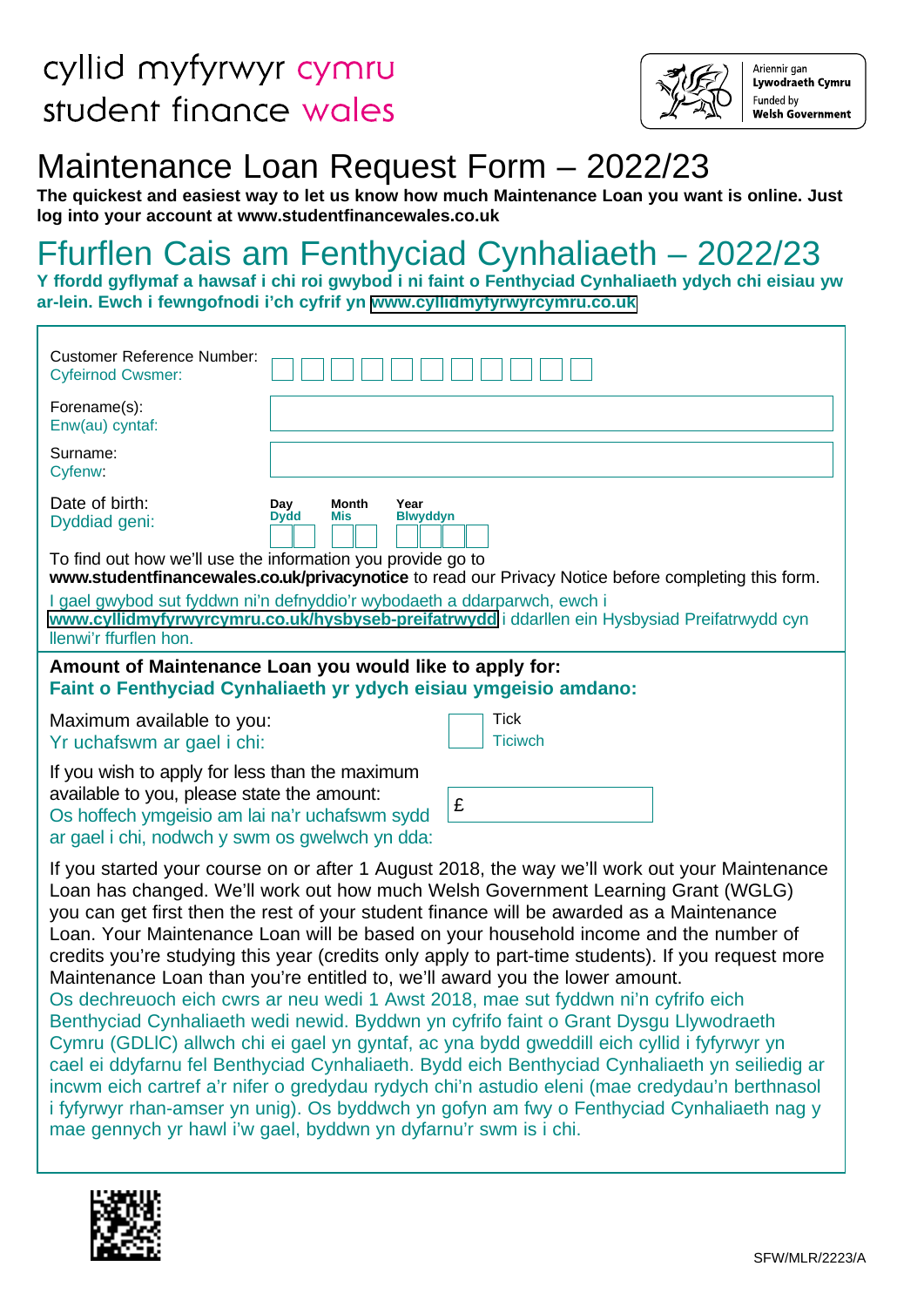| National Insurance number / Rhif Yswiriant gwladol                                                                                                                                             |  |
|------------------------------------------------------------------------------------------------------------------------------------------------------------------------------------------------|--|
| <b>Bank or Building Society Account details</b>                                                                                                                                                |  |
| Give the details of the bank or building society account into which you want to receive your<br>payments. This account must be in your own name.                                               |  |
| <b>Manylion Cyfrif Banc neu Gymdeithas Adeiladu</b><br>Rhowch fanylion y cyfrif banc neu gymdeithas adeiladu lle'r ydych eisiau derbyn eich taliadau.<br>Rhaid i'r cyfrif fod yn eich enw chi. |  |
| Sort code / Côd didoli<br>Account number / Rhif y cyfrif<br>Building society roll number / Rhif rôl cymdeithas adeiladu                                                                        |  |

# **Contact details**

Please give the names and addresses of two contacts. The contacts you give **should live at different addresses** and one of them must be a relative, partner, guardian or next of kin. These people will only be contacted if, for example, you move address and do not inform us. You **must** inform your contacts that you are providing us with their contact details.

## **Manylion cyswllt**

Rhowch enwau a chyfeiriadau dau gyswllt. Mae'n rhaid iddynt fod yn **byw mewn cyfeiriadau gwahanol** ac mae'n rhaid i un ohonynt fod yn berthynas, yn bartner, yn warcheidwad neu'n berthynas agosaf i chi. Ni fyddwn yn cysylltu â'r bobl hyn oni bai eich bod, er enghraifft, yn newid cyfeiriad a heb roi gwybod i ni. Mae'n **rhaid** i chi roi gwybod i'ch cysylltiadau eich bod yn darparu eu manylion cyswllt i ni.

| Forename(s):         | Forename(s):         |  |
|----------------------|----------------------|--|
| Enw(au) cyntaf:      | Enw(au) cyntaf:      |  |
| Surname:             | Surname:             |  |
| Cyfenw:              | Cyfenw:              |  |
| Relationship to you: | Relationship to you: |  |
| Perthynas â chi:     | Perthynas â chi:     |  |
| Address:             | Address:             |  |
| Cyfeiriad:           | Cyfeiriad:           |  |
|                      |                      |  |
| Postcode:            | Postcode:            |  |
| Côd post:            | Côd post:            |  |
| Country:             | Country:             |  |
| Gwlad:               | Gwlad:               |  |
| Phone number:        | Phone number:        |  |
| Rhif ffôn:           | Rhif ffôn:           |  |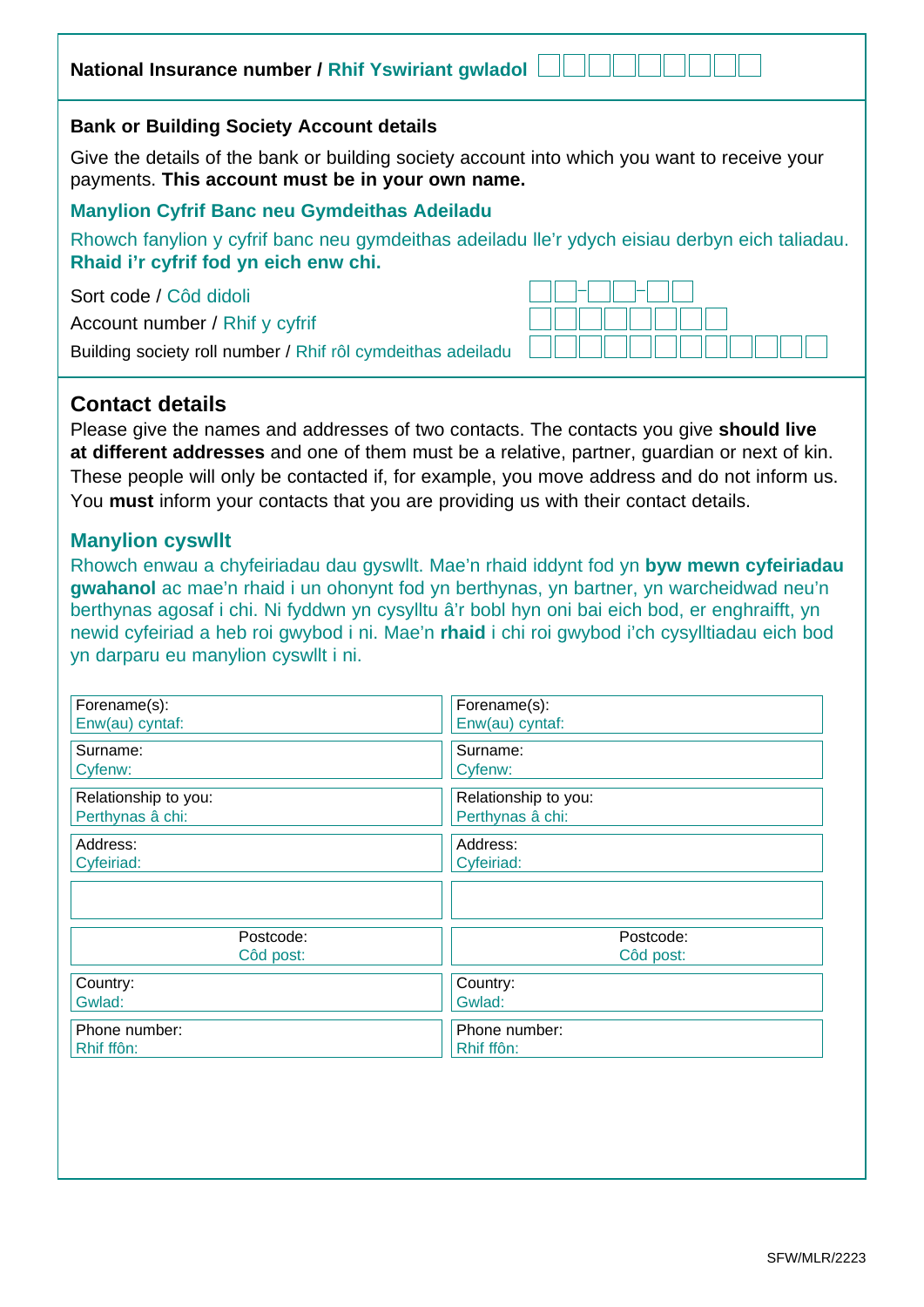

#### **Terms and conditions**

These terms and conditions ("terms") and applicable legislation apply to all of the student finance available to students for the academic year 2022/23.

I understand that I must read the specific terms about the student finance products available because they will affect me if I apply for them at any time in this academic year.

#### **Loan Contract**

- 1. I confirm I have read and understood these terms and A Guide to Terms and Conditions available at **www.studentfinancewales.co.uk/terms-andconditions**
- 2. I confirm that to the best of my knowledge and belief, the information I have provided is true and complete. If it is not, I understand that I may not receive student finance, any support I have had may be withdrawn and I could be prosecuted.
- 3. I understand that student finance is provided to me by the Welsh Ministers (the "Lender") which includes any persons acting on their behalf and any replacement(s) under section 23(4) of the Teaching and Higher Education Act 1998 as amended or replaced from time to time (the "Act").
- 4. I understand these terms, the Act and the regulations made under section 22 of the Act will apply to any student finance provided to me by the Lender.
- 5. I understand that "student finance" in these terms means financial support by way of grant(s) and/or loan(s) made by the Lender under the regulations.
- 6. I understand that the Student Loans Company Limited ("SLC") carries out certain functions on behalf of the Lender.

### **My Obligations**

- 7. I understand that if I have:
	- (i) reached the age of 18 years; and
	- (ii) have entered into agreement(s) for a loan under section 22 of the Act before I reached the age of 18 years,

I am agreeing to "ratify" any and all such student loans by signing these terms. This means that I confirm I entered into agreement(s) with the Lender and agree to the terms of any such previous agreement(s). If I have reached the age of 18 and refuse to "ratify" any previous agreement(s), I understand that I will not be eligible to get any further student finance under the regulations.

- 8. I agree to give SLC any information they need in support of this application for student finance and/ or to seek repayment.
- 9. I agree to tell SLC immediately if my circumstances change in any way that might affect my entitlement to student finance. I understand that if I do not do this I may not get any further payments and I may have to repay the student finance I have already received. I agree that from the date I submit

my student finance application until my loan(s), together with all and any interest, penalties and charges which apply, is fully repaid I must tell SLC about any changes in my personal details (including my National Insurance number) and contact details I have provided.

- 10. I agree that if I get an overpayment of student finance, I need to repay this in full and that any overpayment may be taken from any future entitlement to student finance.
- 11. I agree that I will repay the Lender any loan(s), together with all and any interest, penalties and charges which apply. I understand that this repayment will be due by me to the Lender as a debt. If I breach any of the terms of my loan, I agree to pay any charges and penalties which apply under the Act and the regulations. I understand that I will repay my loan(s) through the United Kingdom ("UK") tax system and/or I may repay SLC directly. If I live abroad, I will repay my loan(s) to SLC directly.
- 12. I agree that any loan(s) made to me in accordance with the regulations once my application is accepted by the Lender is a/are contract(s) between me and the Lender. I understand that I am liable for my loan(s) and will be charged interest from the first payment of the loan advance by the Lender.
- 13. I agree to tell SLC if I leave the UK to live outside the UK or if for any other reason I am outside the UK tax system for more than three months.

### **Legal Action and Applicable Law**

14. In the event of any legal action, I agree that the laws of England and Wales will apply and that the courts of that part of the UK will hear any legal action. If my address is outside the UK the laws of the part of the UK where my education provider is situated will apply and the courts of that part of the UK will hear any legal action. I agree that the Lender has the right to take legal action against me in any other court with jurisdiction.

#### **Sharing Information**

- 15. If I am in breach of these terms and/or the regulations I agree that the Lender may share information held about me and my account with third parties, including the government or a government agency of another country, who may help to locate me and/or help take action to recover any payments I owe.
- 16. I confirm where I have provided any personal information about any other person in my student finance application, I have done so with their consent.
- 17. I understand that SLC will process my personal data in line with the Privacy Notice available at **www.studentfinancewales.co.uk/privacy-notice**  which may be updated from time to time.

| Your signature: X | Today's Day<br>date: | <b>Month</b> | rear |
|-------------------|----------------------|--------------|------|
|                   |                      |              |      |